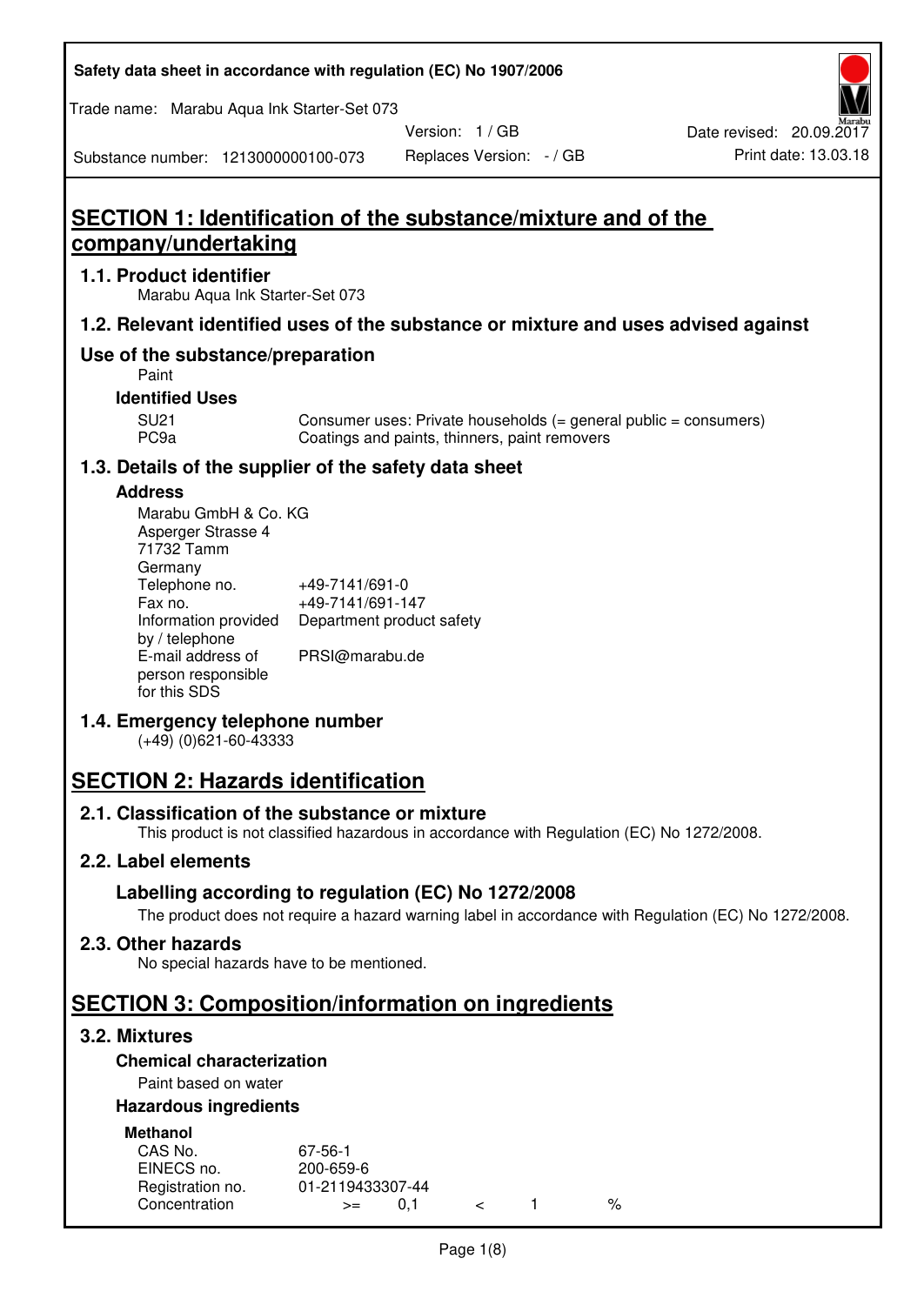| Safety data sheet in accordance with regulation (EC) No 1907/2006                                                                                                                                      |  |  |  |  |
|--------------------------------------------------------------------------------------------------------------------------------------------------------------------------------------------------------|--|--|--|--|
| Trade name: Marabu Aqua Ink Starter-Set 073                                                                                                                                                            |  |  |  |  |
| Version: 1 / GB<br>Date revised: 20.09.2017<br>Print date: 13.03.18<br>Replaces Version: - / GB<br>Substance number: 1213000000100-073                                                                 |  |  |  |  |
| Classification (Regulation (EC) No. 1272/2008)<br>H <sub>225</sub><br>Flam. Lig. 2<br>Acute Tox. 3<br>H331<br>Acute Tox. 3<br>H311<br>Acute Tox. 3<br>H <sub>301</sub><br>STOT SE <sub>1</sub><br>H370 |  |  |  |  |
| Concentration limits (Regulation (EC) No. 1272/2008)<br>STOT SE 2<br>H371<br>$>= 3 < 10$<br>STOT SE 1<br>H370<br>$>= 10$                                                                               |  |  |  |  |
| <b>SECTION 4: First aid measures</b>                                                                                                                                                                   |  |  |  |  |
| 4.1. Description of first aid measures                                                                                                                                                                 |  |  |  |  |
| After skin contact<br>Wash with plenty of water and soap. Do NOT use solvents or thinners.                                                                                                             |  |  |  |  |
| After eye contact                                                                                                                                                                                      |  |  |  |  |
| Separate eyelids, wash the eyes thoroughly with water (15 min.). In case of irritation consult an oculist.                                                                                             |  |  |  |  |
| <b>After ingestion</b><br>Rinse mouth thoroughly with water. If larger amounts are swallowed or in the event of symptoms take<br>medical treatment.                                                    |  |  |  |  |
| 4.2. Most important symptoms and effects, both acute and delayed<br>Until now no symptoms known so far.                                                                                                |  |  |  |  |
| 4.3. Indication of any immediate medical attention and special treatment needed                                                                                                                        |  |  |  |  |
| Hints for the physician / treatment<br>Treat symptomatically                                                                                                                                           |  |  |  |  |
| <b>SECTION 5: Firefighting measures</b>                                                                                                                                                                |  |  |  |  |
| 5.1. Extinguishing media<br>Suitable extinguishing media<br>Carbon dioxide, Foam, Sand, Water                                                                                                          |  |  |  |  |
| 5.2. Special hazards arising from the substance or mixture<br>In the event of fire the following can be released: Carbon dioxide (CO2); Carbon monoxide (CO); dense<br>black smoke                     |  |  |  |  |
| 5.3. Advice for firefighters<br><b>Other information</b><br>Collect contaminated fire-fighting water separately, must not be discharged into the drains.                                               |  |  |  |  |
| <b>SECTION 6: Accidental release measures</b>                                                                                                                                                          |  |  |  |  |
| 6.1. Personal precautions, protective equipment and emergency procedures<br>No particular measures required.                                                                                           |  |  |  |  |
| <b>6.2. Environmental precautions</b><br>No particular measures required.                                                                                                                              |  |  |  |  |
| 6.3. Methods and material for containment and cleaning up<br>Clean preferably with a detergent - avoid use of solvents.                                                                                |  |  |  |  |
| 6.4. Reference to other sections                                                                                                                                                                       |  |  |  |  |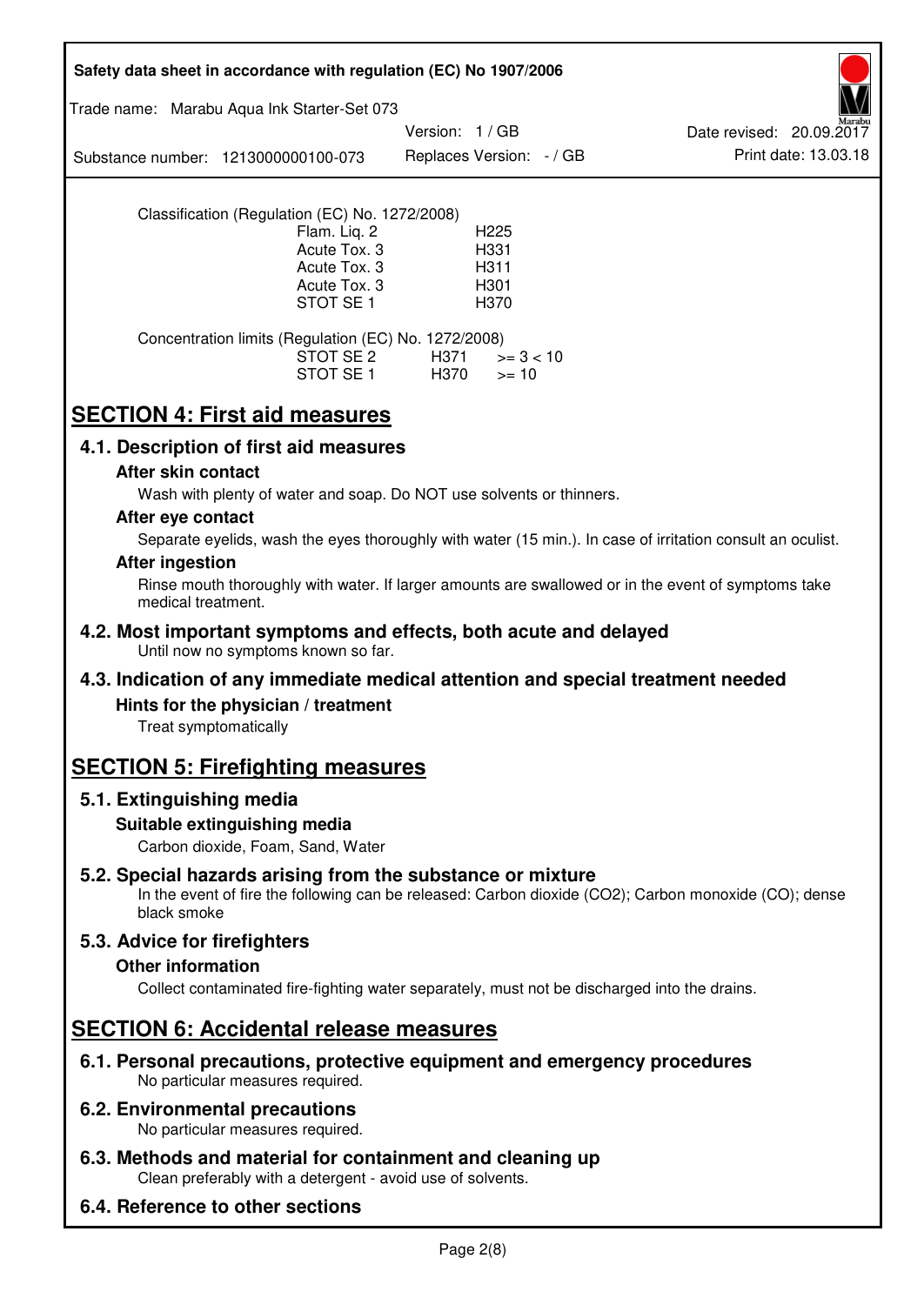| Safety data sheet in accordance with regulation (EC) No 1907/2006                                                                                                                                        |                                             |                                                                                                         |
|----------------------------------------------------------------------------------------------------------------------------------------------------------------------------------------------------------|---------------------------------------------|---------------------------------------------------------------------------------------------------------|
| Trade name: Marabu Aqua Ink Starter-Set 073                                                                                                                                                              |                                             |                                                                                                         |
| Substance number: 1213000000100-073                                                                                                                                                                      | Version: 1 / GB<br>Replaces Version: - / GB | Date revised: 20.09.2017<br>Print date: 13.03.18                                                        |
| see Section 8. Information regarding waste disposal, see Section 13.                                                                                                                                     |                                             | Information regarding Safe handling, see Section 7. Information regarding personal protective measures, |
| <b>SECTION 7: Handling and storage</b>                                                                                                                                                                   |                                             |                                                                                                         |
| 7.1. Precautions for safe handling                                                                                                                                                                       |                                             |                                                                                                         |
| <b>Advice on safe handling</b>                                                                                                                                                                           |                                             |                                                                                                         |
| Avoid skin and eye contact. Smoking, eating and drinking shall be prohibited in application area.<br>Advice on protection against fire and explosion                                                     |                                             |                                                                                                         |
| No special measures required.                                                                                                                                                                            |                                             |                                                                                                         |
| 7.2. Conditions for safe storage, including any incompatibilities                                                                                                                                        |                                             |                                                                                                         |
| Requirements for storage rooms and vessels<br>Store in frostfree conditions.                                                                                                                             |                                             |                                                                                                         |
| Storage class according to TRGS 510                                                                                                                                                                      |                                             |                                                                                                         |
| Storage class according to<br>$12 \overline{ }$<br><b>TRGS 510</b>                                                                                                                                       | Non-combustible liquids                     |                                                                                                         |
| 7.3. Specific end use(s)<br>Paint                                                                                                                                                                        |                                             |                                                                                                         |
| <b>SECTION 8: Exposure controls/personal protection</b>                                                                                                                                                  |                                             |                                                                                                         |
| 8.1. Control parameters                                                                                                                                                                                  |                                             |                                                                                                         |
| <b>Other information</b>                                                                                                                                                                                 |                                             |                                                                                                         |
| There are not known any further control parameters.                                                                                                                                                      |                                             |                                                                                                         |
| 8.2. Exposure controls                                                                                                                                                                                   |                                             |                                                                                                         |
| <b>Exposure controls</b>                                                                                                                                                                                 |                                             |                                                                                                         |
| Provide adequate ventilation.<br><b>Respiratory protection</b>                                                                                                                                           |                                             |                                                                                                         |
| Not necessary.                                                                                                                                                                                           |                                             |                                                                                                         |
| <b>Hand protection</b>                                                                                                                                                                                   |                                             |                                                                                                         |
| Not necessary.                                                                                                                                                                                           |                                             |                                                                                                         |
| In case of intensive contact wear protective gloves.<br>There is no one glove material or combination of materials that will give unlimited resistance to any<br>individual or combination of chemicals. |                                             |                                                                                                         |
| For prolonged or repeated handling nitrile rubber gloves with textile undergloves are required.<br>Material thickness<br>$\, > \,$                                                                       | 0,5<br>mm                                   |                                                                                                         |
| Breakthrough time<br>$\,<\,$<br>The breakthrough time must be greater than the end use time of the product.                                                                                              | 30<br>min                                   |                                                                                                         |
| replacement must be followed.                                                                                                                                                                            |                                             | The instructions and information provided by the glove manufacturer on use, storage, maintenance and    |
| Gloves should be replaced regularly and if there is any sign of damage to the glove material.<br>Always ensure that gloves are free from defects and that they are stored and used correctly.            |                                             | The performance or effectiveness of the glove may be reduced by physical/ chemical damage and poor      |
| maintenance.<br>Barrier creams may help to protect the exposed areas of the skin, they should however not be applied<br>once exposure has occurred.                                                      |                                             |                                                                                                         |
| Eye protection                                                                                                                                                                                           |                                             |                                                                                                         |
| Not necessary.                                                                                                                                                                                           |                                             |                                                                                                         |
| <b>Body protection</b>                                                                                                                                                                                   |                                             |                                                                                                         |
| Not applicable.                                                                                                                                                                                          |                                             |                                                                                                         |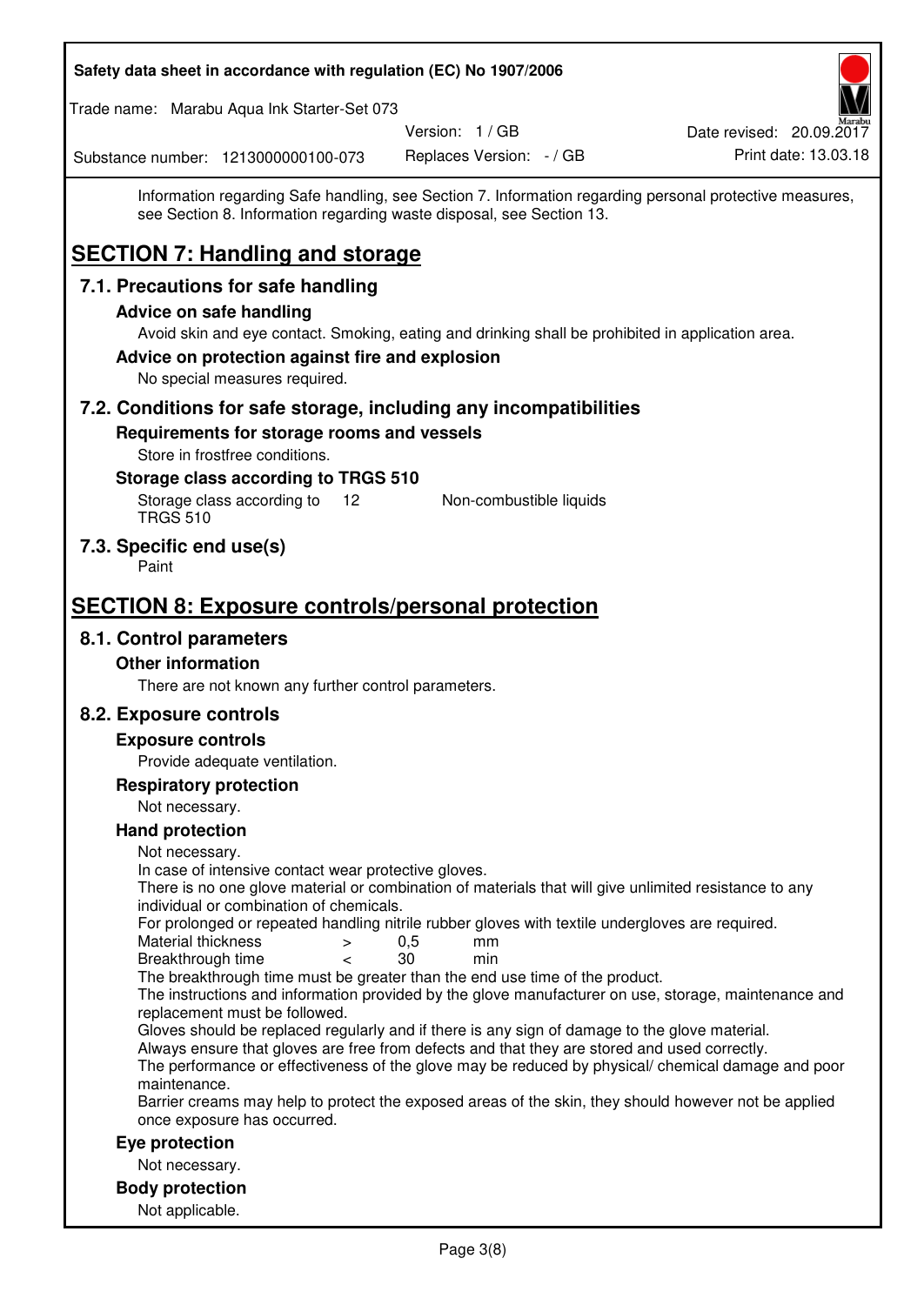| Trade name: Marabu Aqua Ink Starter-Set 073 |                                                            |           | Version: 1 / GB                 |     |                   |
|---------------------------------------------|------------------------------------------------------------|-----------|---------------------------------|-----|-------------------|
|                                             | Substance number: 1213000000100-073                        |           | Replaces Version: - / GB        |     |                   |
|                                             |                                                            |           |                                 |     |                   |
|                                             | <b>SECTION 9: Physical and chemical properties</b>         |           |                                 |     |                   |
|                                             | 9.1. Information on basic physical and chemical properties |           |                                 |     |                   |
| <b>Form</b>                                 |                                                            | liquid    |                                 |     |                   |
| Colour                                      |                                                            | coloured  |                                 |     |                   |
| <b>Odour</b>                                |                                                            | odourless |                                 |     |                   |
| <b>Odour threshold</b>                      |                                                            |           |                                 |     |                   |
| Remarks                                     |                                                            |           | No data available               |     |                   |
| <b>Melting point</b><br>Remarks             |                                                            |           |                                 |     |                   |
|                                             |                                                            |           | not determined                  |     |                   |
| <b>Freezing point</b><br>Remarks            |                                                            |           |                                 |     |                   |
|                                             |                                                            |           | not determined                  |     |                   |
| Value                                       | Initial boiling point and boiling range                    |           |                                 |     | °C                |
| Pressure                                    |                                                            | appr.     | 100<br>1.013                    | hPa |                   |
| Source                                      |                                                            |           | Literature value                |     |                   |
| <b>Flash point</b>                          |                                                            |           |                                 |     |                   |
| Remarks                                     |                                                            |           | Not applicable                  |     |                   |
|                                             | Evaporation rate (ether $= 1$ ) :                          |           |                                 |     |                   |
| Remarks                                     |                                                            |           | not determined                  |     |                   |
| Flammability (solid, gas)<br>Not applicable |                                                            |           |                                 |     |                   |
|                                             | Upper/lower flammability or explosive limits               |           |                                 |     |                   |
| Remarks                                     |                                                            |           | not determined                  |     |                   |
| Vapour pressure                             |                                                            |           |                                 |     |                   |
| Value                                       |                                                            | appr.     | 23                              |     | hPa               |
| Temperature                                 |                                                            |           | 20                              | °C  |                   |
| Method                                      |                                                            |           | Value taken from the literature |     |                   |
| <b>Vapour density</b>                       |                                                            |           |                                 |     |                   |
| Remarks                                     |                                                            |           | not determined                  |     |                   |
| <b>Density</b><br>Value                     |                                                            |           |                                 |     |                   |
| Temperature                                 |                                                            |           | 1,01<br>20                      | °C  | q/cm <sup>3</sup> |
| Method                                      |                                                            |           | DIN EN ISO 2811                 |     |                   |
| Solubility in water                         |                                                            |           |                                 |     |                   |
| Remarks                                     |                                                            | miscible  |                                 |     |                   |
| Ignition temperature                        |                                                            |           |                                 |     |                   |
| Remarks                                     |                                                            |           | not determined                  |     |                   |
| <b>Viscosity</b>                            |                                                            |           |                                 |     |                   |
| Remarks<br>Remarks                          |                                                            |           | not determined                  |     |                   |
| 9.2. Other information                      |                                                            |           |                                 |     |                   |
| <b>Other information</b>                    |                                                            |           |                                 |     |                   |
| None known                                  |                                                            |           |                                 |     |                   |

Print date: 13.03.18 Date revised: 20.09.2017

## **Safety data sheet in accordance with regulation (EC) No 1907/2006**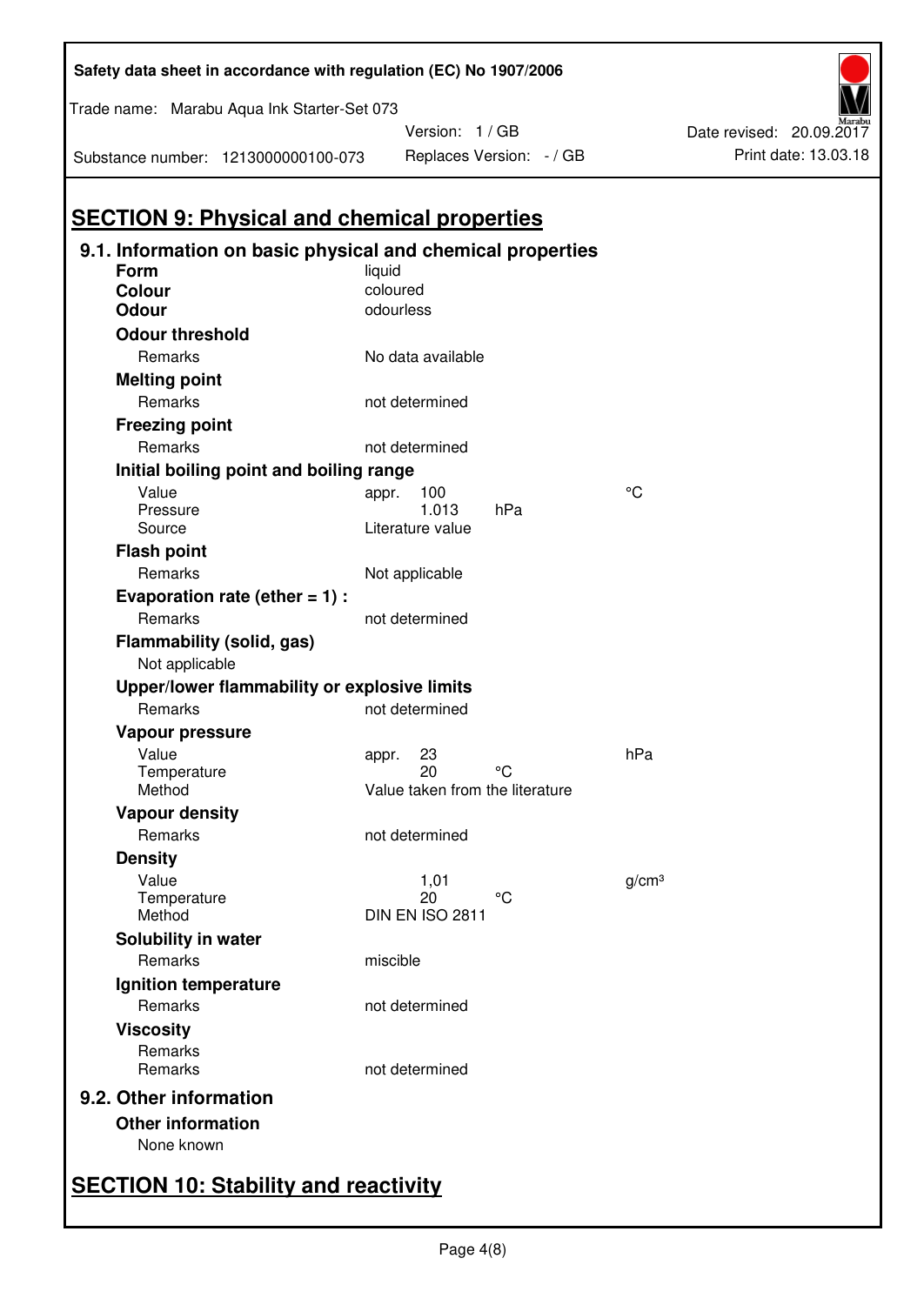| Safety data sheet in accordance with regulation (EC) No 1907/2006                                                                                                      |                          |                                                                   |                          |                      |
|------------------------------------------------------------------------------------------------------------------------------------------------------------------------|--------------------------|-------------------------------------------------------------------|--------------------------|----------------------|
| Trade name: Marabu Aqua Ink Starter-Set 073                                                                                                                            |                          |                                                                   |                          |                      |
|                                                                                                                                                                        | Version: 1 / GB          |                                                                   | Date revised: 20.09.2017 |                      |
| Substance number: 1213000000100-073                                                                                                                                    | Replaces Version: - / GB |                                                                   |                          | Print date: 13.03.18 |
| 10.1. Reactivity<br>None                                                                                                                                               |                          |                                                                   |                          |                      |
| 10.2. Chemical stability<br>No hazardous reactions known.                                                                                                              |                          |                                                                   |                          |                      |
| 10.3. Possibility of hazardous reactions<br>No hazardous reactions known.                                                                                              |                          |                                                                   |                          |                      |
| 10.4. Conditions to avoid<br>No hazardous reactions known.                                                                                                             |                          |                                                                   |                          |                      |
| 10.5. Incompatible materials<br>None                                                                                                                                   |                          |                                                                   |                          |                      |
| 10.6. Hazardous decomposition products<br>No hazardous decomposition products known.                                                                                   |                          |                                                                   |                          |                      |
| <b>SECTION 11: Toxicological information</b>                                                                                                                           |                          |                                                                   |                          |                      |
| 11.1. Information on toxicological effects                                                                                                                             |                          |                                                                   |                          |                      |
| <b>Acute inhalational toxicity</b>                                                                                                                                     |                          |                                                                   |                          |                      |
| Remarks                                                                                                                                                                |                          | Based on available data, the classification criteria are not met. |                          |                      |
| <b>Skin corrosion/irritation</b>                                                                                                                                       |                          |                                                                   |                          |                      |
| Remarks                                                                                                                                                                |                          | Based on available data, the classification criteria are not met. |                          |                      |
| Serious eye damage/irritation                                                                                                                                          |                          |                                                                   |                          |                      |
| Remarks                                                                                                                                                                |                          | Based on available data, the classification criteria are not met. |                          |                      |
| <b>Sensitization</b>                                                                                                                                                   |                          |                                                                   |                          |                      |
| Remarks                                                                                                                                                                |                          | Based on available data, the classification criteria are not met. |                          |                      |
| <b>Mutagenicity</b>                                                                                                                                                    |                          |                                                                   |                          |                      |
| Remarks                                                                                                                                                                |                          | Based on available data, the classification criteria are not met. |                          |                      |
| <b>Reproductive toxicity</b>                                                                                                                                           |                          |                                                                   |                          |                      |
| Remarks                                                                                                                                                                |                          | Based on available data, the classification criteria are not met. |                          |                      |
| Carcinogenicity                                                                                                                                                        |                          |                                                                   |                          |                      |
| Remarks                                                                                                                                                                |                          | Based on available data, the classification criteria are not met. |                          |                      |
| <b>Specific Target Organ Toxicity (STOT)</b>                                                                                                                           |                          |                                                                   |                          |                      |
| Single exposure                                                                                                                                                        |                          |                                                                   |                          |                      |
| Remarks                                                                                                                                                                |                          | Based on available data, the classification criteria are not met. |                          |                      |
| <b>Repeated exposure</b><br>Remarks                                                                                                                                    |                          | Based on available data, the classification criteria are not met. |                          |                      |
| <b>Aspiration hazard</b>                                                                                                                                               |                          |                                                                   |                          |                      |
| Based on available data, the classification criteria are not met.                                                                                                      |                          |                                                                   |                          |                      |
| <b>Experience in practice</b><br>Provided all the recommended protective and safety precautions are taken, experience shows that no<br>risk to health can be expected. |                          |                                                                   |                          |                      |
| <b>Other information</b>                                                                                                                                               |                          |                                                                   |                          |                      |
| There are no data available on the mixture itself.<br>The mixture has been assessed following the additivity method of the GHS/CLP Regulation (EC) No<br>1272/2008.    |                          |                                                                   |                          |                      |
| <b>SECTION 12: Ecological information</b>                                                                                                                              |                          |                                                                   |                          |                      |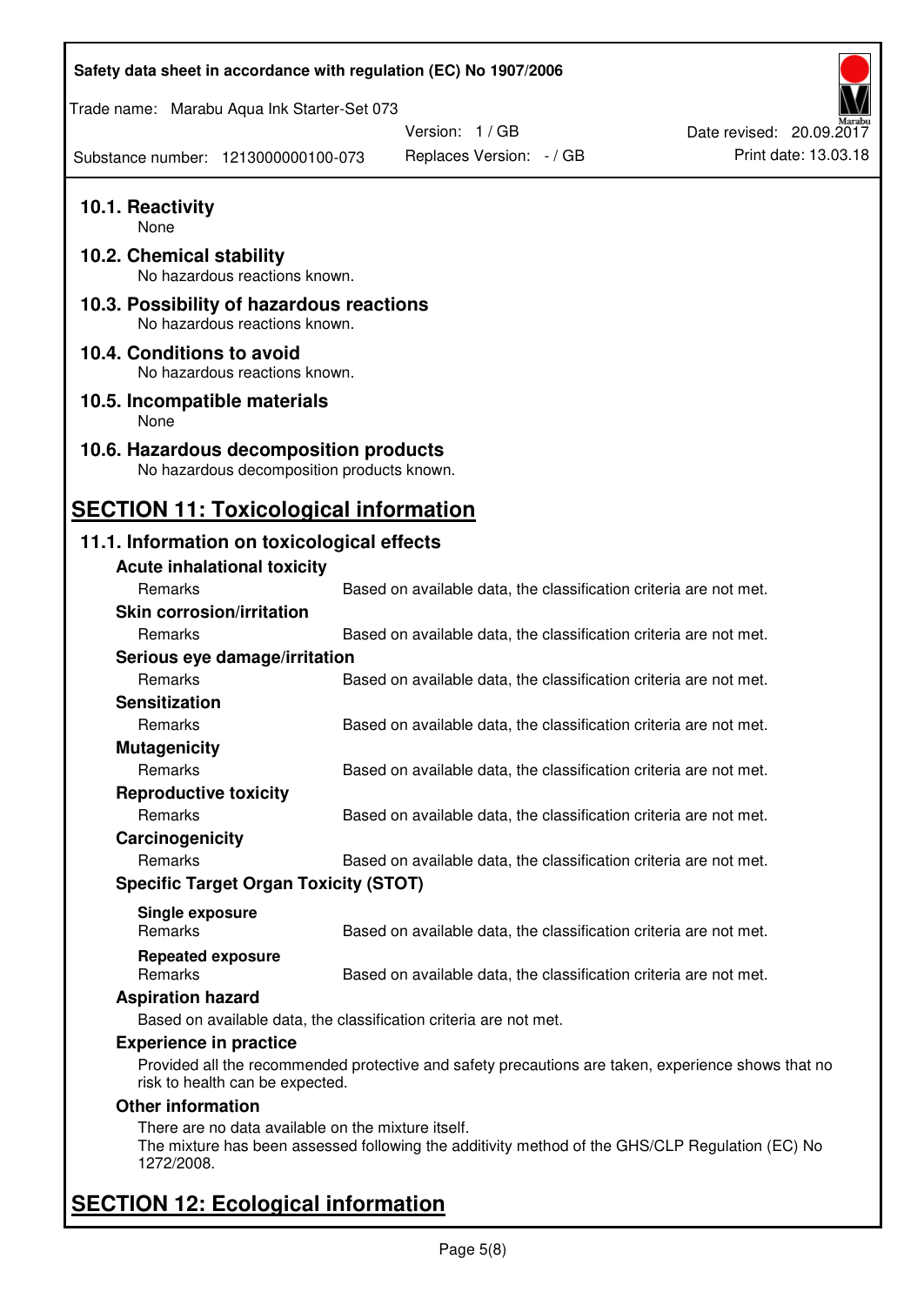#### **Safety data sheet in accordance with regulation (EC) No 1907/2006**

Trade name: Marabu Aqua Ink Starter-Set 073

Version: 1 / GB

Replaces Version: - / GB Print date: 13.03.18 Date revised: 20.09.2017

Substance number: 1213000000100-073

## **12.1. Toxicity**

#### **General information**

There are no data available on the mixture itself.Do not allow to enter drains or water courses.The mixture has been assessed following the summation method of the CLP Regulation (EC) No 1272/2008 and is not classified as dangerous for the environment.

## **12.2. Persistence and degradability**

#### **General information**

There are no data available on the mixture itself.

## **12.3. Bioaccumulative potential**

#### **General information**

There are no data available on the mixture itself.

#### **12.4. Mobility in soil**

#### **General information**

There are no data available on the mixture itself.

## **12.5. Results of PBT and vPvB assessment**

#### **General information**

There are no data available on the mixture itself.

## **12.6. Other adverse effects**

#### **General information**

There are no data available on the mixture itself.

## **SECTION 13: Disposal considerations**

## **13.1. Waste treatment methods**

#### **Disposal recommendations for the product**

The product can be placed with other household refuse. Small residues in containers can be washed-out with water and put into the drainage system.

#### **Disposal recommendations for packaging**

Packaging that cannot be cleaned should be disposed off as product waste. Completely emptied packagings can be given for recycling.

# **SECTION 14: Transport information**

#### **Land transport ADR/RID**

Non-dangerous goods **14.1. UN number**  UN - **14.2. UN proper shipping name**  -

#### **14.3. Transport hazard class(es) Class** Label

| 14.4. Packing group         |   |
|-----------------------------|---|
| Packing group               |   |
| Transport category          | O |
| 14.5. Environmental hazards |   |

## **Marine transport IMDG/GGVSee**

-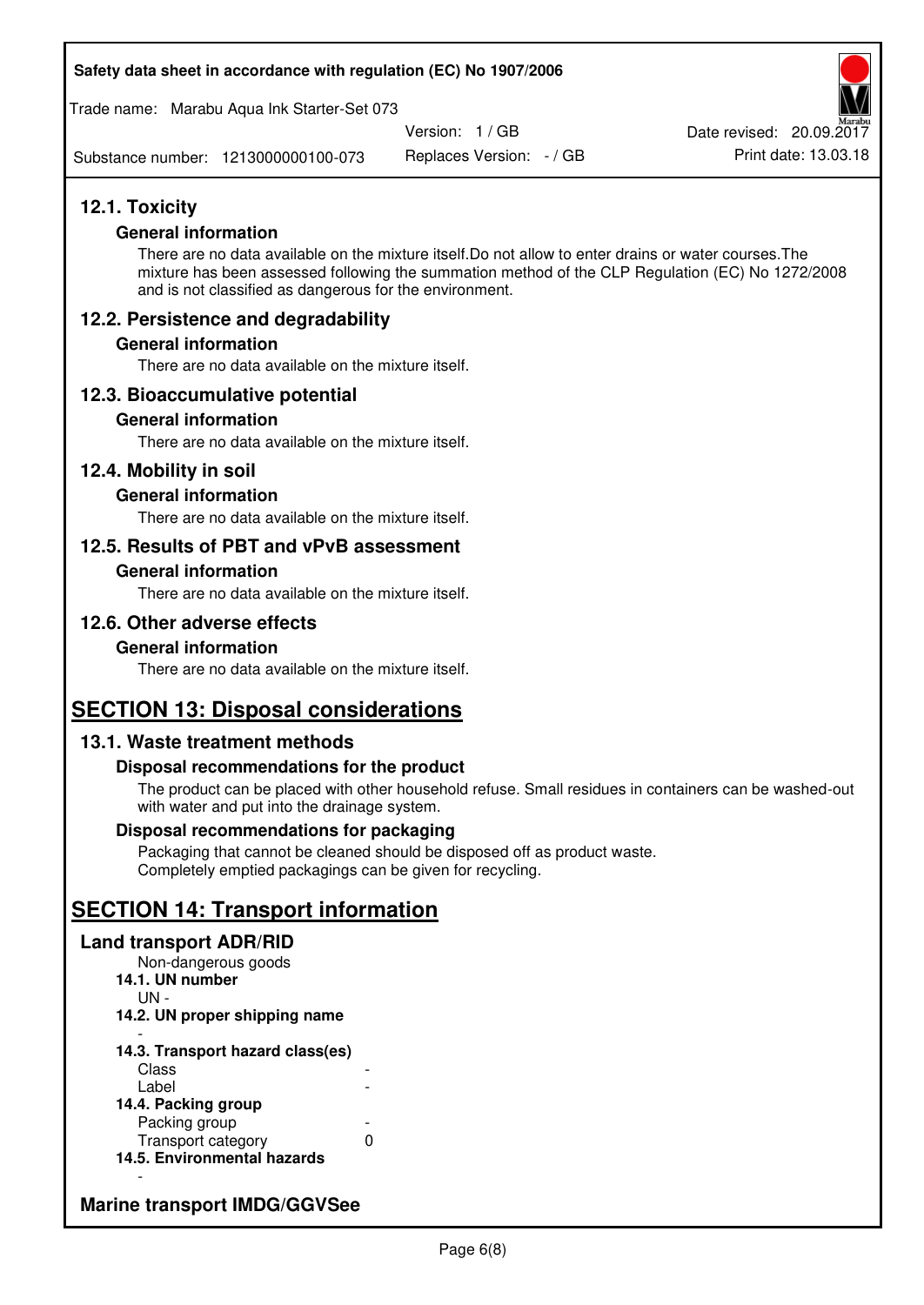| Safety data sheet in accordance with regulation (EC) No 1907/2006                                                                                                                                                                                                                                                                                   |      |                          |    |                          |
|-----------------------------------------------------------------------------------------------------------------------------------------------------------------------------------------------------------------------------------------------------------------------------------------------------------------------------------------------------|------|--------------------------|----|--------------------------|
| Trade name: Marabu Aqua Ink Starter-Set 073                                                                                                                                                                                                                                                                                                         |      |                          |    |                          |
|                                                                                                                                                                                                                                                                                                                                                     |      | Version: 1 / GB          |    | Date revised: 20.09.2017 |
| Substance number: 1213000000100-073                                                                                                                                                                                                                                                                                                                 |      | Replaces Version: - / GB |    | Print date: 13.03.18     |
| The product does not constitute a hazardous substance in sea transport.<br>14.1. UN number<br>UN-<br>14.2. UN proper shipping name                                                                                                                                                                                                                  |      |                          |    |                          |
| 14.3. Transport hazard class(es)                                                                                                                                                                                                                                                                                                                    |      |                          |    |                          |
| Class<br>Subsidiary risk                                                                                                                                                                                                                                                                                                                            |      |                          |    |                          |
| 14.4. Packing group                                                                                                                                                                                                                                                                                                                                 |      |                          |    |                          |
| Packing group<br>14.5. Environmental hazards                                                                                                                                                                                                                                                                                                        |      |                          |    |                          |
| no                                                                                                                                                                                                                                                                                                                                                  |      |                          |    |                          |
| <b>Air transport ICAO/IATA</b><br>The product does not constitute a hazardous substance in air transport.<br>14.1. UN number<br>UN-<br>14.2. UN proper shipping name                                                                                                                                                                                |      |                          |    |                          |
| 14.3. Transport hazard class(es)                                                                                                                                                                                                                                                                                                                    |      |                          |    |                          |
| Class<br>Subsidiary risk                                                                                                                                                                                                                                                                                                                            |      |                          |    |                          |
| 14.4. Packing group                                                                                                                                                                                                                                                                                                                                 |      |                          |    |                          |
| Packing group                                                                                                                                                                                                                                                                                                                                       |      |                          |    |                          |
| 14.5. Environmental hazards                                                                                                                                                                                                                                                                                                                         |      |                          |    |                          |
| Information for all modes of transport<br>14.6. Special precautions for user<br>Transport within the user's premises:<br>Always transport in closed containers that are upright and secure.<br>Ensure that persons transporting the product know what to do in the event of an accident or spillage.                                                |      |                          |    |                          |
| <b>Other information</b><br>14.7. Transport in bulk according to Annex II of Marpol and the IBC Code                                                                                                                                                                                                                                                |      |                          |    |                          |
| no                                                                                                                                                                                                                                                                                                                                                  |      |                          |    |                          |
|                                                                                                                                                                                                                                                                                                                                                     |      |                          |    |                          |
| <b>SECTION 15: Regulatory information</b>                                                                                                                                                                                                                                                                                                           |      |                          |    |                          |
| 15.1. Safety, health and environmental regulations/legislation specific for the substance<br>or mixture                                                                                                                                                                                                                                             |      |                          |    |                          |
| <b>VOC</b>                                                                                                                                                                                                                                                                                                                                          |      |                          |    |                          |
| VOC (EU)<br>VOC (EU)                                                                                                                                                                                                                                                                                                                                | 0,57 | ℅<br>5,8                 | g/ |                          |
| <b>Other information</b>                                                                                                                                                                                                                                                                                                                            |      |                          |    |                          |
| The product does not contain substances of very high concern (SVHC).                                                                                                                                                                                                                                                                                |      |                          |    |                          |
| <b>Other information</b>                                                                                                                                                                                                                                                                                                                            |      |                          |    |                          |
| All components are contained in the TSCA inventory or exempted.<br>All components are contained in the AICS inventory.<br>All components are contained in the PICCS inventory.<br>All components are contained in the DSL inventory.<br>All components are contained in the IECSC inventory.<br>All components are contained in the ENCS inventory. |      |                          |    |                          |
| 15.2. Chemical safety assessment<br>For this preparation a chemical safety assessment has not been carried out.                                                                                                                                                                                                                                     |      |                          |    |                          |